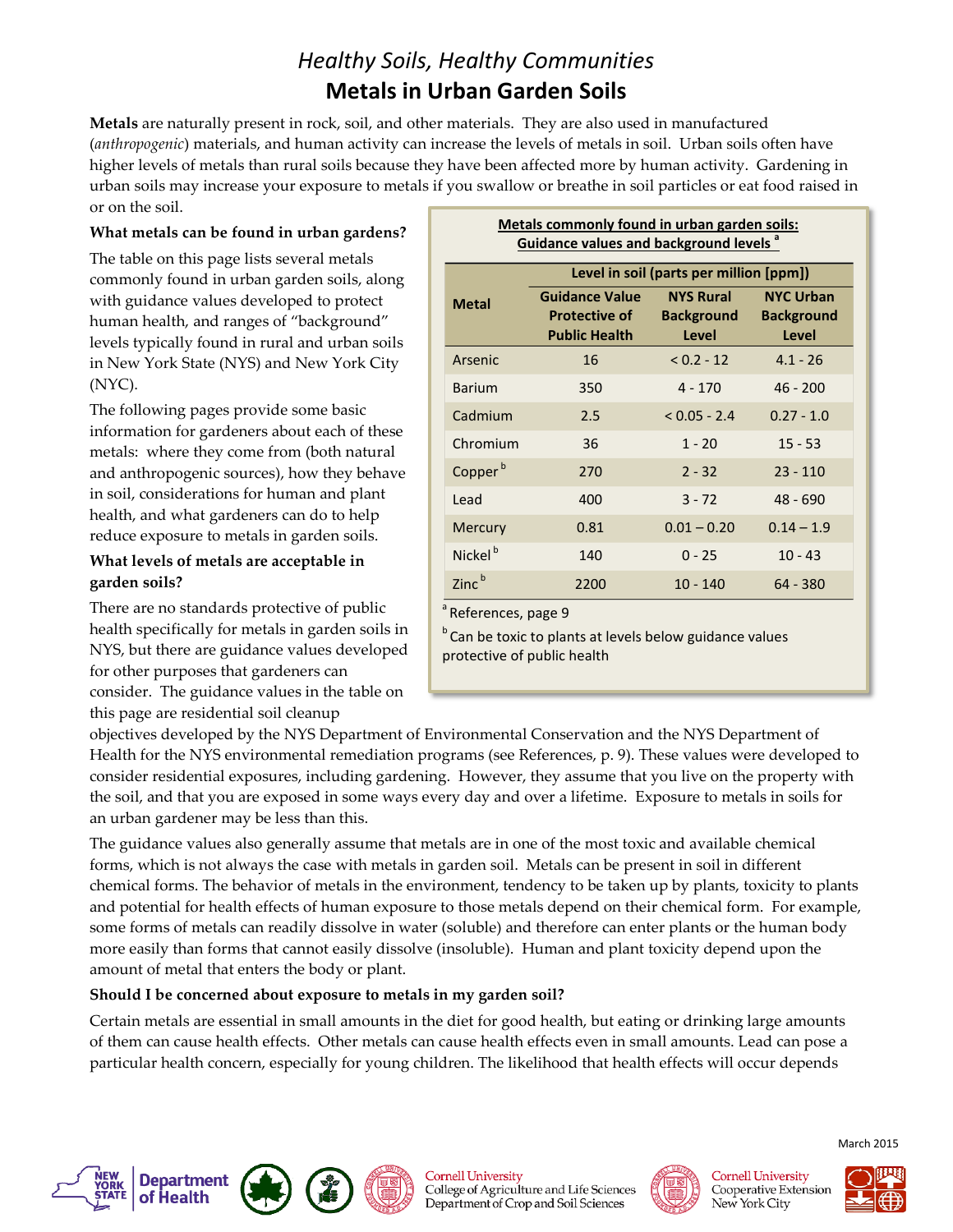not only on the specific metal, but also on who is exposed, how much, how often, and for how long. In general, the higher the levels are, the greater the concern.

Most of what we know about the potential health effects of exposure to metals comes from studies in which laboratory animals were given large amounts of the metals, or from studies of people exposed by accidents or in the workplace. An urban gardener would have less exposure to these metals in soil. However, metals that cause health effects after high-level exposures may also increase the risk of health effects in people exposed to lower levels for long periods of time.

In urban garden soils, it is not uncommon to find metals at levels near or above guidance values. Health risks associated with metals in soils at levels slightly or moderately above guidance values cannot be ruled out, but these risks are likely to be low.

More information about these metals is available from the Agency for Toxic Substances and Disease Registry (ATSDR). ATSDR's frequently asked questions fact sheets for metals and other chemicals ( $ToxFAQs^{TM}$ ) are available at [http://www.atsdr.cdc.gov/toxfaqs/index.asp.](http://www.atsdr.cdc.gov/toxfaqs/index.asp)

#### **Can metals affect the health of my plants?**

Yes. Some metals, such as copper and zinc, are taken up by plants and can be toxic to plants (*phytotoxic*) at levels below guidance values protective of public health. Levels of phytotoxic metals that may be of concern to gardeners are discussed in the sections below. Other metals may not harm the health or growth of the plant, even though they may be a concern for human health. Additionally, some metals are not easily taken up by plants under conditions commonly found in gardens.

#### **Glossary:**

**Adsorb:** adhere, become attached (for instance, become attached to a soil particle).

**Anthropogenic:** caused by human activity.

**Carcinogen:** a substance that can cause cancer.

**CCA:** a preservative containing copper,

chromium, and arsenic that was used in treated lumber. CCA-treated lumber is no longer commercially available.

**Exposure:** contact (touching, breathing, eating or drinking a substance).

**Hyperaccumulator:** a plant that concentrates metals from the environment.

**Insoluble:** generally incapable of dissolving in water.

**Organic matter:** material made of compounds formed from the decay of living things; for example, compost.

**pH:** a measure of acidity (low pH) or basicity (high pH). Urban garden soils typically fall within a pH range between 5 (high acidity) and 8 (low acidity). A pH between 6.5 and 7.5 is considered to be in the neutral range.

**ppm:** parts per million, the units used to measure metals levels in soil. A level of 1 ppm means there is one particle of the metal in one million particles of soil. This equals about one teaspoonful in 10,000 pounds of soil.

**Soluble:** readily able to dissolve in water.

**Phosphate**: an essential nutrient for plant growth, present in many fertilizers.

**Phytoremediation:** using plants to reduce soil environmental contamination.

**Phytotoxic:** harmful to plants.

**Saline:** containing extra salts (which may affect plant growth).

**Serpentinitic:** soils containing certain characteristic minerals from serpentinite rock, common in certain areas.







**Cornell University** College of Agriculture and Life Sciences Department of Crop and Soil Sciences



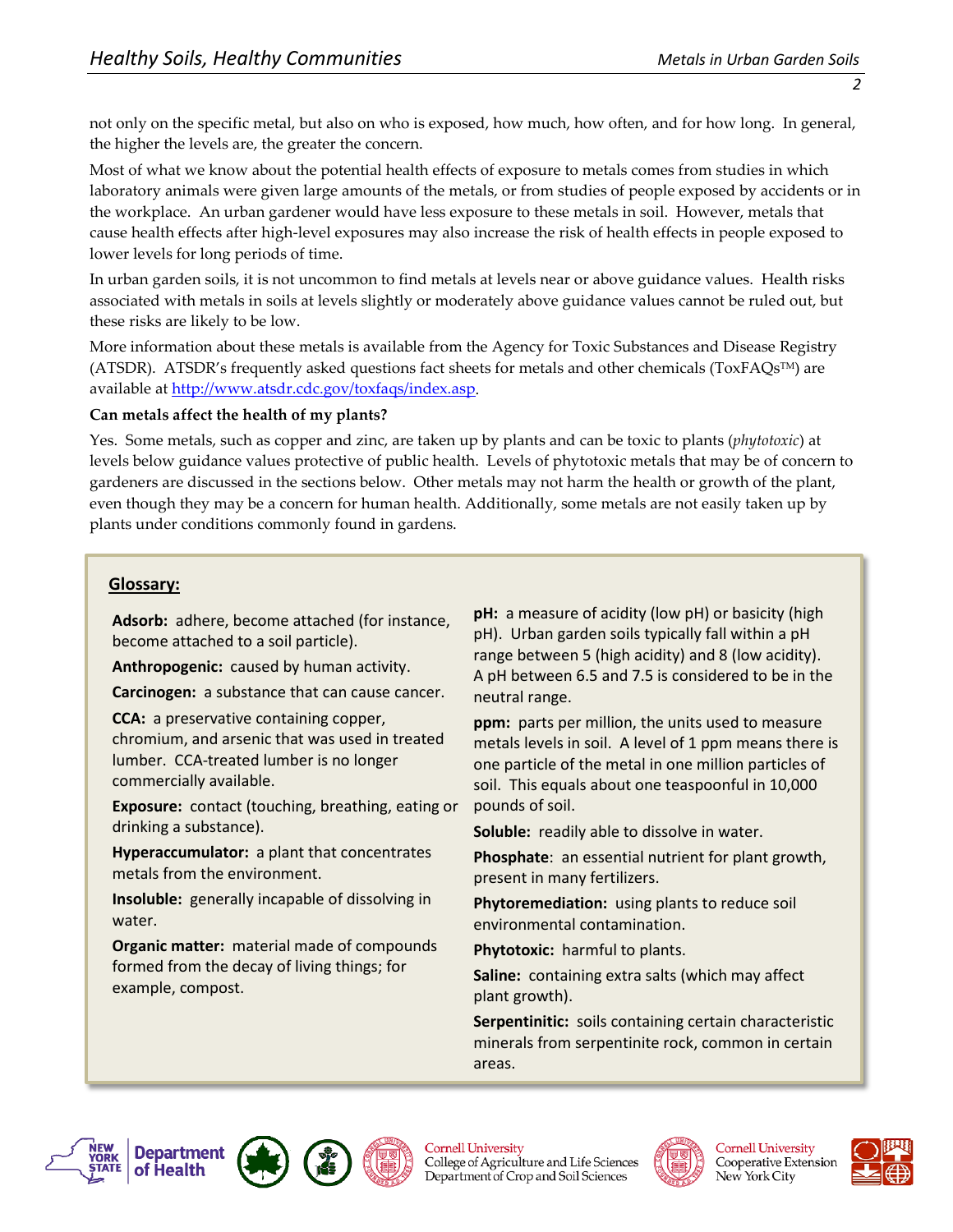#### **Are there crops I can plant to remove metals from my garden soil?**

Using plants to remove metals from soil (a type of *phytoremediation)* is generally not effective for reducing metals levels in urban garden soils. Many metals are not readily taken up into plant tissue when soil pH is near neutral (6.5 – 7.5), as it typically is in urban gardens. For those metals that are more easily taken up by plants (such as cadmium, copper, nickel, and zinc), the plants that take them up most readily are also relatively small in stature and slow growing, and they will take many years to "clean up" soils with metals levels even moderately above guidance values. Also, unlike some contaminants, metals are not broken down into less toxic compounds by phytoremediation. Metals that are removed from the soil go into the roots or other parts of the plants, which means the plants must be disposed of properly, and not eaten or composted.

#### **How can I reduce exposure to metals in my garden soil?**

The following sections describe steps gardeners can take to help reduce exposure to specific metals found in urban garden soils. For many metals, adjusting soil pH and adding organic matter (such as compost) can help keep metals in the soil from being taken up by plants. In addition, healthy gardening practices such as growing in raised beds filled with clean soil and compost, washing vegetables thoroughly, and being careful not to track soil indoors can help reduce exposure to all metals, as well as other contaminants that may be present in garden soils. You can find more information about healthy gardening practices on the *Healthy Soils, Healthy Communities* web page at *[http://cwmi.css.cornell.edu/healthysoils.htm.](http://cwmi.css.cornell.edu/healthysoils.htm)* 

#### **Arsenic**

Sources: *Natural* – Trace levels are normally associated with rock minerals and clays in all soils. Higher levels are present in ores of copper and lead, sulfide ores (pyrites) mined for metals, and in black shales and coal. *Anthropogenic* – Arsenic was historically used in pressure-treated lumber (the older "CCA" type) and some pesticides. It can also be found in coal ash.

Form and behavior in garden soil: Arsenic usually exists as the arsenate form, which behaves chemically like phosphate and is therefore fairly easily taken up by plants. It adsorbs poorly on organic matter but well on clays and iron oxides. It is more available to plants in non-acid (pH greater than 6.0) than acid (pH less than 6.0) soils. Uptake into food crops may be significant if levels of soil arsenic are unusually high. Leafy green vegetables are the strongest accumulators of arsenic.

Human health: Arsenic is a known human carcinogen (a substance that can cause cancer). Arsenic in soil at levels slightly or moderately above the guidance value poses no immediate risk, but there may be some increased risk if you are exposed a lot over a long time.

Plant health: Arsenic phytotoxicity is typically not a practical concern for gardeners. The growth and health of plants are unlikely to be significantly affected until levels in soil exceed those of concern for human health.

What gardeners can do: Unlike most metals, arsenic is not immobilized by organic matter additions or liming, and these measures may actually increase arsenic availability to crops. Soluble iron (ferrous) salts or iron oxide additions have helped to reduce arsenic availability in experimental situations. Phytoremediation has been demonstrated using certain subtropical fern species, which act as "hyperaccumulator" crops that take up large amounts of arsenic.





**Cornell University** College of Agriculture and Life Sciences Department of Crop and Soil Sciences



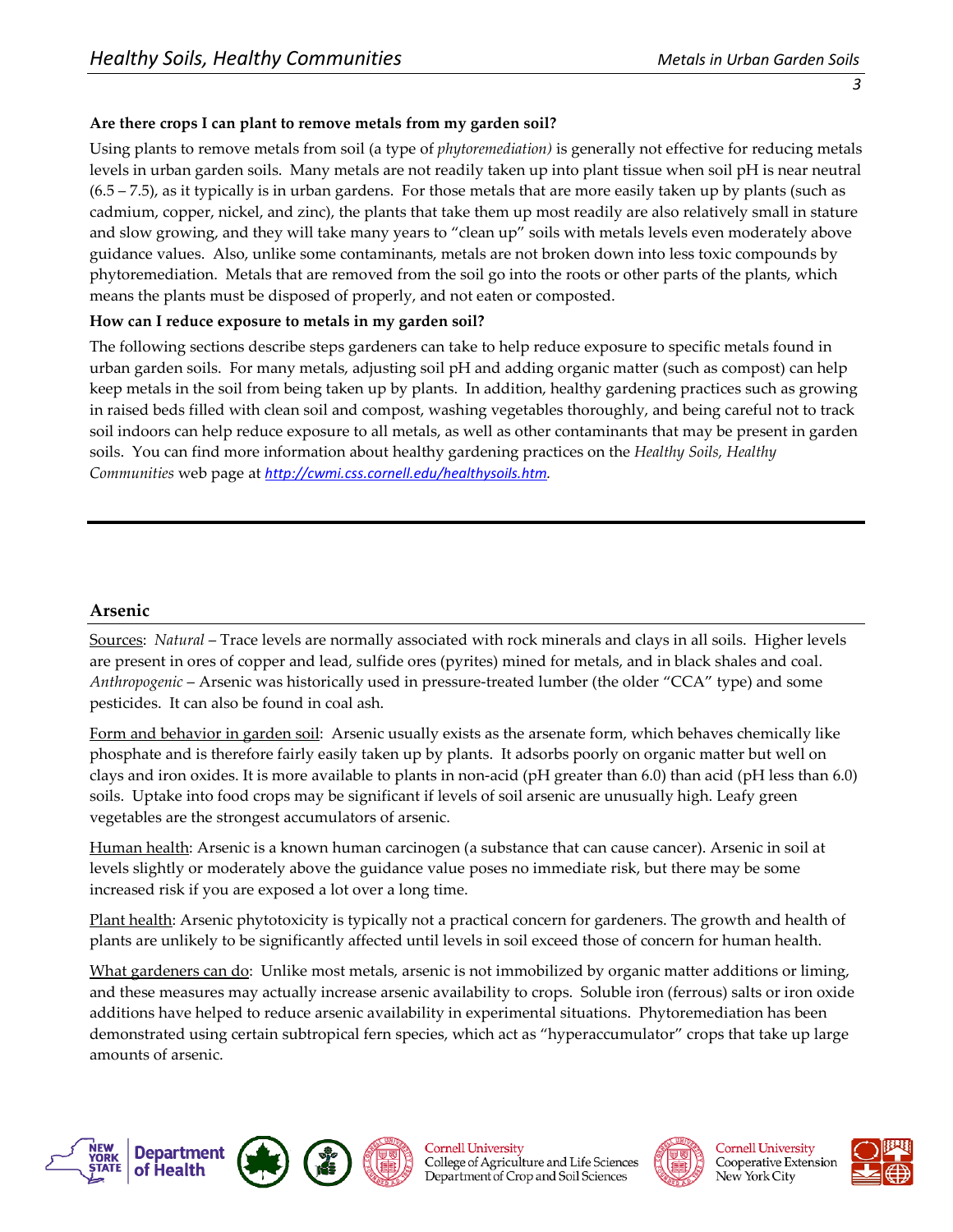#### **Barium**

Sources: *Natural* – Barium is associated with common rock minerals such as feldspars and micas in soils. It is also found in some foods, such as Brazil nuts, seaweed, fish, and certain plants. *Anthropogenic* – Barium is used in oil and gas drilling muds (as a lubricant for drill bits), in the production of paints, bricks, tiles, and ceramics, as an additive for jet fuels, and as a contrast agent in X-ray diagnostic work. It can also be found in automotive brake linings.

Form and behavior in garden soil: Barium generally occurs as relatively insoluble sulfates and carbonates, or bound strongly to clays and organic matter, which limits the potential for plant uptake. Uptake into fruits and vegetable fruits is typically quite low. Some uptake into roots and leafy greens does occur. Lower soil pH increases barium solubility in the soil, and uptake into food crops may be more significant if soil is acidic (pH less than 6.0).

Human health: The most sensitive effect in laboratory animals of long-term exposure to barium (in drinking water) is kidney toxicity. Barium found in soils is usually in a very insoluble form, which is likely to be less toxic. The soil guidance value for barium was developed to consider soluble forms of barium.

Plant health: Barium phytotoxicity is typically not a practical concern for gardeners. Although barium can be considered weakly phytotoxic (by competing with calcium needed for plant growth), the growth and health of plants are unlikely to be affected until levels in soil greatly exceed guidelines protective of public health.

What gardeners can do: Organic matter additions and, for acidic soils (pH less than 6.0), liming, may reduce barium uptake by crops. Little is known about the potential effectiveness of phytoremediation for barium.

#### **Cadmium**

Sources: *Natural* – Cadmium can be found in black shales, which in some parts of the northeastern US are the parent materials of soils. It also occurs in rock phosphate deposits around the world, which are mined to produce commercial phosphate fertilizers. It is present in uncontaminated soils worldwide at trace levels. Many zinc ores contain low levels of cadmium. *Anthropogenic* – Cadmium usually occurs as an impurity in zinc metal, which is used in galvanized steel. Cadmium can also be found in electroplating waste, batteries, coal burning and incinerator emissions, and some fertilizers.

Form and behavior in garden soil: Cadmium is generally adsorbed more strongly on clays and organic matter as soil pH increases, but it is relatively easily released to the soluble and plant-available form compared to other metals. High levels of salts in soils can make cadmium more soluble. Uptake into food crops, especially leafy greens, may be a concern if soil has high levels of salts or if soil is acidic (pH below 6.0), but most urban garden soils have a pH near neutral (6.5-7.5).

Human health: Cadmium is a known human carcinogen (a substance that can cause cancer). Cadmium in soil at levels slightly or moderately above the guidance value poses no immediate risk, but there may be some increased risk if you are exposed a lot over a long time.

Plant health: Cadmium phytotoxicity is typically not a practical concern for gardeners. The growth and health of plants are unlikely to be significantly affected until levels in soil greatly exceed those of concern for human health.

What gardeners can do: Organic matter additions and liming (for acid soils) should reduce cadmium uptake by crops. Phytoremediation (by plants such as willows or "hyperaccumulator" plants that take up large amounts of cadmium) is possible because of the relatively high ability of cadmium to be taken up by crops. However,









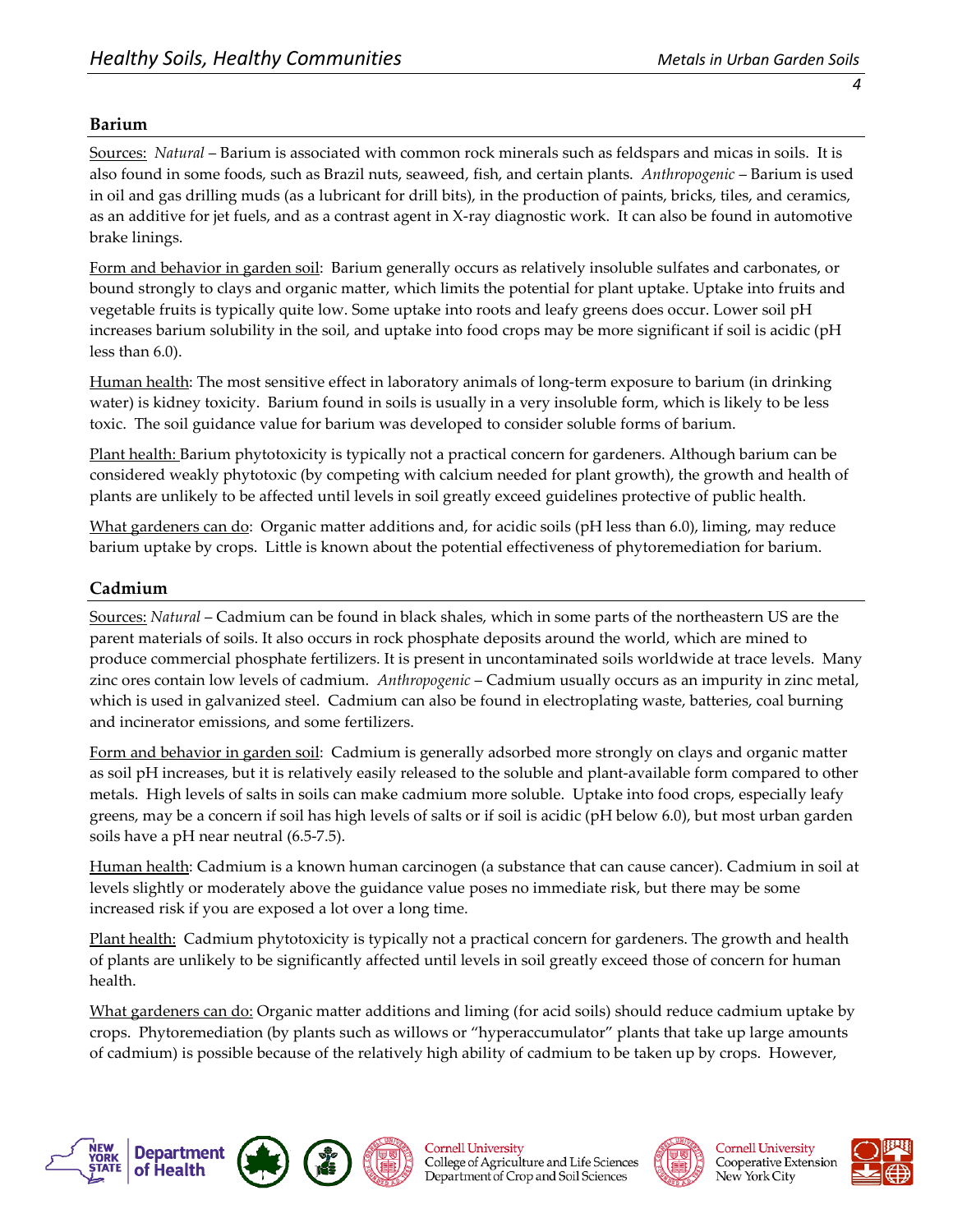this strategy is unlikely to be practical for gardeners, as it would require several decades or more to reduce cadmium levels in even a moderately contaminated soil to levels more suitable for gardening.

## **Chromium**

Sources: *Natural* – Chromium is found at high levels in serpentinitic rocks, which in some areas (including Staten Island in New York City) may form the parent material of soils. More commonly, it is found as a trace element bound in the structure of many soil minerals. *Anthropogenic* – Chromium is used for electroplating, in the manufacture of steel and in the textile, tanning and leather industries, and as a component of some paints and pigments. It is present in wastes from mining and processing of chromite ores. Chromium was historically used in pressure-treated lumber (the older "CCA" type).

Form and behavior in garden soil: Chromium in urban garden soils is very likely to be in a form called "trivalent" chromium rather than the more soluble and toxic "hexavalent" form (also known as "chromate"). This more toxic form is unlikely to be present unless pollution has increased soil chromium to high levels (for example, by spills or other pollution), pH is above 6.0, and organic matter content of the soil is low. The trivalent form adsorbs extremely strongly on clays and organic matter over a wide range of soil pH (5 to 8). Exposure through crop consumption is highly unlikely due to very little transfer of chromium from soils to above-ground plant parts. An exception is some plant species growing on serpentinitic soils that can accumulate high concentrations of chromium, possibly because they are taking up the soluble chromate form (chromate, if present, can be taken up by crops or leach to groundwater). Note that soil tests commonly available to gardeners do not typically specify the form of chromium present.

Human health: A small amount of trivalent chromium in the diet is essential for good health. In contrast, hexavalent chromium has caused cancer in people who worked with it and inhaled it (breathed it in) for a long time. Hexavalent chromium also caused cancer in animals that ingested (ate or drank) it daily over their lifetimes. Whether ingested hexavalent chromium causes cancer in humans in unknown. Hexavalent chromium in soil at levels slightly or moderately above the guidance value poses no immediate risk, but there may be some increased risk if you are exposed a lot over a long time.

Plant health: In its stable form in soil (trivalent chromium), chromium is quite insoluble and phytotoxicity is not a concern. However, soluble hexavalent chromium (chromate) is phytotoxic, but is unlikely to be encountered in garden soils.

What gardeners can do: If hexavalent chromium is present, adding fresh organic material can help convert the toxic hexavalent form to the much less soluble trivalent form, which is much less likely to be taken up by plants. Although some plants are able to take up chromium that is dissolved in water (particularly hexavalent chromium), phytoremediation has not been shown to be a practical solution for chromium-contaminated soils.

# **Copper**

Sources: *Natural* – Copper is found in many types of rock, with higher levels found in black shales and some basalts. *Anthropogenic* – Copper was historically used in pressure-treated lumber (the older "CCA" type) and is found in some newer treated lumber products as well. It is used in fungicides in orchards, vineyards and gardens. Copper can also be found in dairy manure and sewage sludge composts.

Form and behavior in soil: Copper adsorbs very strongly on organic matter when soil pH is greater than 5.5, but also on clay minerals at near-neutral pH (6.5 – 7.5). The solubility of copper is generally quite low in soil unless pH is unusually low (less than 5.5) or high (greater than 7.5). Copper is an essential micronutrient for





**Cornell University** College of Agriculture and Life Sciences Department of Crop and Soil Sciences



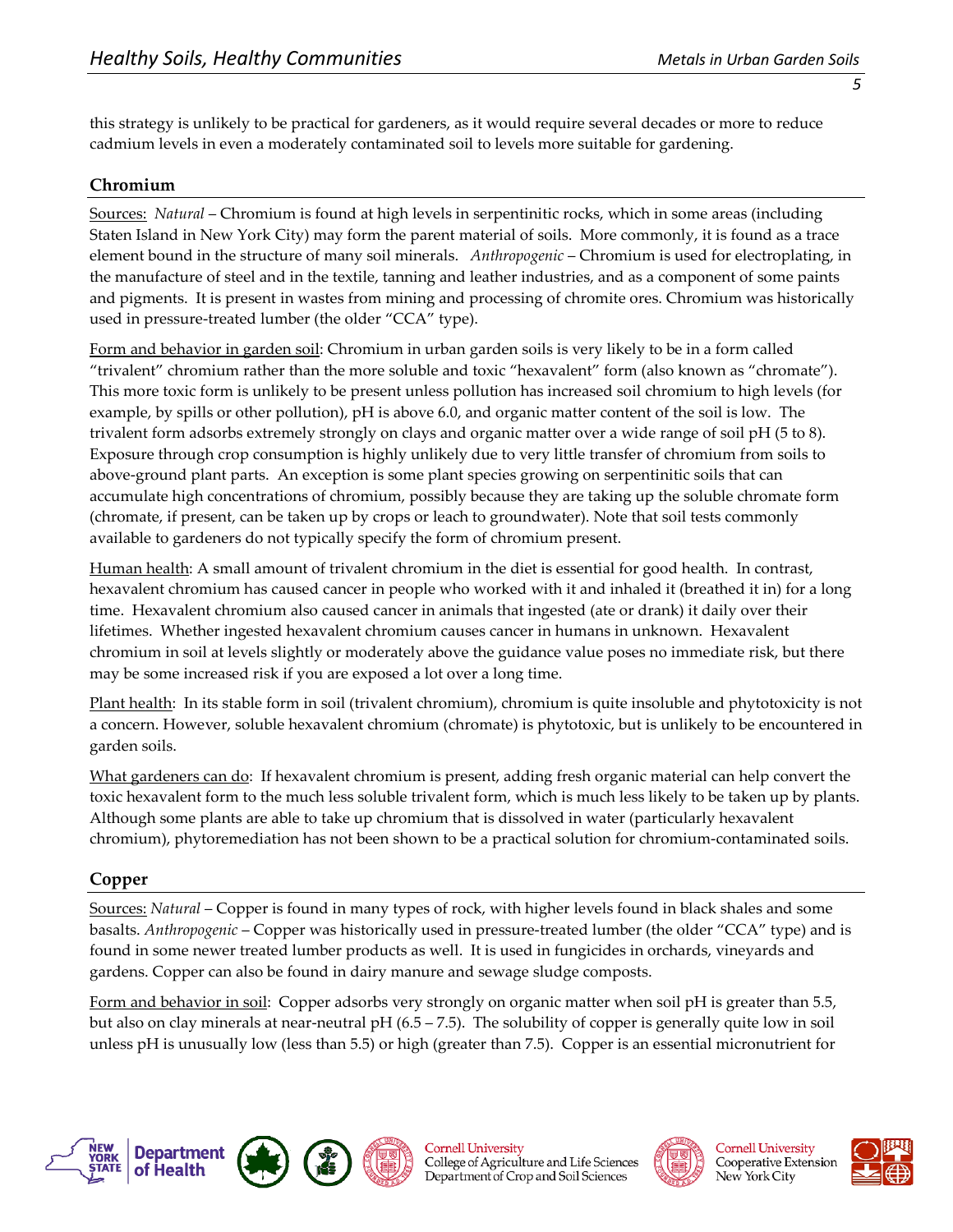human health that is found in many foods. Excessive copper in food crops is unlikely because this metal is strongly retained in fine roots with relatively little transferred to aboveground portions of plants.

Human health: Small amounts of copper in the diet are essential for good health. Too little copper can cause a wide variety of serious adverse effects; too much copper may damage the liver.

Plant health: Copper in soil may be toxic to plants (*phytotoxic*) at levels below those that are a concern for human health. At levels above 75-100 ppm in soil, copper can cause toxicity and stunted growth in some crops. This is more likely to be a concern if pH is low.

What gardeners can do: Organic matter additions and liming (for acid soils [pH less than 6.0]) should reduce copper uptake and toxicity to crops. Phytoremediation (by "hyperaccumulator" crops that take up large amounts of copper) is possible. However, this strategy is unlikely to be practical for gardeners, as it would require several decades or more for these generally small, slow-growing crops to reduce copper levels in even a moderately contaminated soil to levels more suitable for gardening.

# **Lead**

Sources: *Natural* – Lead is present in rocks including black shales, where it is associated with organic matter and sulfides. Lead sulfide (galena) ore deposits have been mined for this metal for centuries in the northeastern US and other areas. *Anthropogenic* – Historically, lead compounds were used as additives in paint and gasoline, resulting in widespread contamination of soil, particularly in developed areas. Other sources include incinerator emissions, mining and smelting activities, battery disposal and recycling, plumbing and roofing. Lead was commonly used until the 1960's in pesticides applied to orchards, vineyards, and gardens.

Form and behavior in soil: Lead adsorbs strongly on organic matter in particular if pH is higher than 5.0, but also adsorbs on clays at higher pH. In highly contaminated soils, lead may also be in the form of insoluble minerals such as carbonates, hydroxides or phosphates. Lead is not very soluble in soil unless pH is extremely low (less than 5.0) or high (greater than 7.5). Lead is generally not transferred easily into food crops because of its low solubility in soils and the tendency to bind in roots where it is prevented from migrating into leaves or fruits. However, if soil pH and organic matter are low, transfer into crops may be greater. Under certain conditions (soil with low pH, low organic matter content, or high levels of lead) lead can be taken up by plant roots into edible fruits or vegetables. These exposures may add to lead exposures from other sources. Physical contamination of vegetable crops (particularly leafy greens) with lead-contaminated soil particles that end up on plant surfaces can be a significant source of dietary exposure to lead.

Human health: Lead in soil can pose a particular health concern, especially for young children. Lead can harm a young child's growth, behavior, and ability to learn. Lead in soil can pose some risks even if test results are below guidance values, and the higher the level of lead in soil, the greater the concern.

Plant health: Lead phytotoxicity is typically not a practical concern for gardeners, as most garden plants take up very little lead compared to levels in soil.

What gardeners can do: To help limit children's exposure to lead in soil, it is important to watch children carefully while they are in the garden, remind them often to avoid touching their mouths after touching the soil, and make sure they wash their hands well after touching the soil. Organic matter additions and liming (for acid soils [pH less than 6]) may reduce lead uptake by crops, and mulching and other practices to control dust are likely to reduce physical contamination of crops with soil particles. Large additions of phosphate fertilizer have been shown to reduce lead solubility in some severely contaminated soils, but this may not be practical or





**Cornell University** College of Agriculture and Life Sciences Department of Crop and Soil Sciences



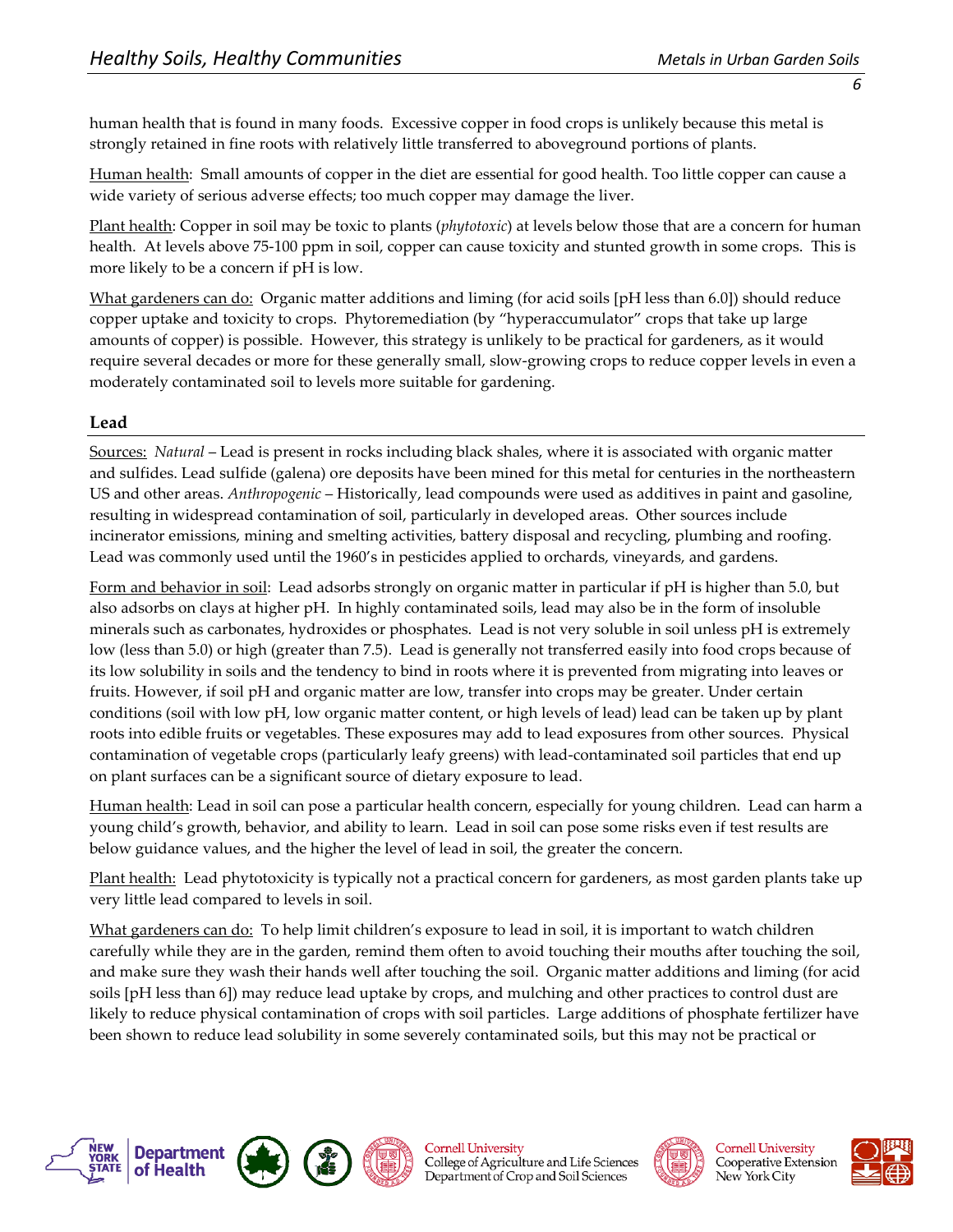effective for gardeners. Phytoremediation (removal of lead by plants) is not generally effective because there are no known lead-accumulating crops ("hyperaccumulators").

#### **Mercury**

Sources: *Natural* – Mercury is found in several forms in the environment. The highest naturally occurring mercury concentrations have been found in peaty and waterlogged soils. *Anthropogenic* – Mercury may be found in emissions from incinerators and coal-burning power plants, and is also used in certain commercial products and industrial processes.

Form and behavior in soil: Mercury is generally non-mobile, not leachable, and strongly bound in soils. Soil pH is less of an influence on mercury's behavior in soils than it is for many other metals. Mercury does not transfer readily to crops; therefore, consumption of garden crops is unlikely to be an exposure pathway of concern for human health. In soil, mercury is likely to exist mainly in a form known as "divalent" mercury, which bonds strongly to organic matter. There is some potential in flooded soils for mercury to form a more toxic compound called methylmercury, but it is likely that soils would have to remain flooded for many months for this process to occur.

Human health: Eating or drinking small amounts of divalent mercury does not cause health effects. Eating or drinking large amounts of divalent mercury can damage the kidneys and nervous system. Children and unborn babies are particularly sensitive to the effects of mercury because their nervous systems are still developing.

Plant health: Mercury phytotoxicity is not typically a practical concern for gardeners, because mercury binds so strongly to soil organic matter and minerals and is not readily taken up by plants.

What gardeners can do: Plants take up very little mercury under most conditions, which means soil amendments (such as organic matter additions and liming) are likely to have little effect on the amount of mercury found in plants. It also means that phytoremediation is unlikely to be effective. Healthy gardening practices that control dust and minimize direct soil ingestion would help reduce the potential for human exposure to mercury in garden soil.

#### **Nickel**

Sources: *Natural* – Nickel is found in serpentinitic rocks, which in some areas (including Staten Island in New York City) may form the parent material of soils. More commonly, it is found as a trace element bound in the structure of many soil minerals. *Anthropogenic* – Nickel is used in the manufacture of steel and other metal alloys, as well as in electroplating and in some kinds of batteries. Emissions from incinerators and fossil-fuel combustion can also contain nickel.

Form and behavior in soil: Nickel adsorbs fairly strongly (though not as strongly as copper) on organic matter when soil pH is greater than 5.5, but also on clay minerals at near-neutral pH  $(6.5 - 7.5)$ . The solubility of nickel is generally low in soil unless pH is unusually low (less than 5.5) or high (greater than 7.5). Nickel is taken up more readily into plants than some other metals (such as copper), but relatively little nickel can be expected in the edible portions of food crops.

Human health: Small amounts of nickel in the diet are essential for good health. Too little nickel can cause a wide variety of serious adverse effects in humans. Too much nickel exposure in animals can cause a wide variety of adverse effects, but the most sensitive effects appear to be decreased body and organ weights.





**Cornell University** College of Agriculture and Life Sciences Department of Crop and Soil Sciences



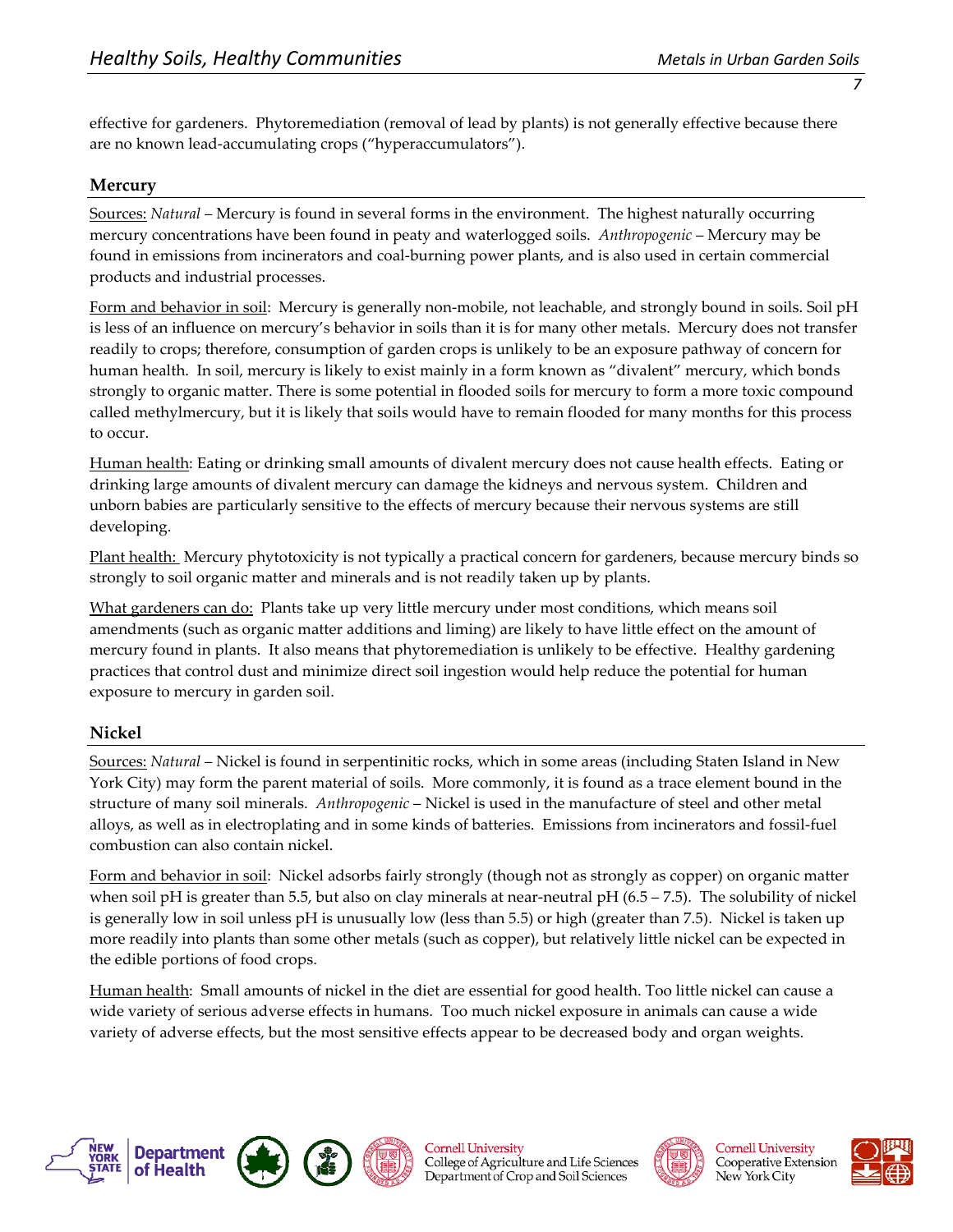Plant health: Nickel in soil may be toxic to plants at levels below those that are a concern for human health. At levels above 40-60 ppm in soil, nickel can cause toxicity and stunted growth in some crops.

What gardeners can do: Organic matter additions and liming (for acid soils [pH less than 6.0]) should reduce nickel uptake and toxicity to crops. Phytoremediation (by "hyperaccumulator" crops that take up large amounts of nickel) is possible. However, this strategy is unlikely to be practical for gardeners, as it would require several decades or more for these generally small, slow-growing crops to reduce nickel levels in even a moderately contaminated soil to levels more suitable for gardening.

## **Zinc**

Sources: *Natural* – Zinc is present in low concentrations in many types of rock. It is concentrated in sulfide ore minerals such as sphalerite, which are mined for this metal. *Anthropogenic* – Zinc is used in galvanized steel (used in roofing, pipes, and gutters), wire fences and rubber (tires). It is used in some metal alloys, batteries, and pigments. Other sources include electroplating waste, mine spoils, emissions from coal burning, smelting and incinerators, some fertilizers, manure and sewage sludge composts.

Form and behavior in soil: Zinc is generally adsorbed on clays and organic matter above pH 6.0 but is relatively easily released to the soluble and plant-available form. It is quite soluble and plant-available if soil pH is low (less than 5.5).

Human health: Small amounts of zinc in the diet are essential for good health. Too little zinc can cause a wide variety of serious adverse effects; too much zinc can alter the copper content of red blood cells and reduce the level of an important enzyme in red blood cells.

Plant health: Zinc is an essential micronutrient for plants, but it can be toxic to plants at higher soil levels, even below those that are a concern for human health. Zinc levels above 150-200 ppm may cause toxicity and stunted growth in some crops. Nevertheless, because of the near-neutral pH (6.5 - 7.5) of most urban garden soils, zinc is usually not soluble enough to be toxic to plants.

What gardeners can do: Organic matter/compost additions and liming (for acid soils) can reduce zinc uptake and prevent toxicity to crops. Phytoremediation (e.g., by willows or hyperaccumulator crops) is possible because of the relatively high extent to which zinc can be taken up by crops. However, this strategy is unlikely to be practical for gardeners, as it would require several decades or more to reduce zinc levels in even a moderately contaminated soil to levels more suitable for gardening.

# **Healthy Gardening Practices**

Please see our related resource ""What Gardeners Can Do: 10 Best Practices for Healthy Gardening", available at [http://cwmi.css.cornell.edu/healthysoils.htm,](http://cwmi.css.cornell.edu/healthysoils.htm) which describes these steps gardeners can take to minimize contact with soil contaminants:

- 1. Use clean soil and compost. 6. Keep an eye on children.
- 
- 3. Avoid using treated wood. 8. Wash your hands.
- 4. Maintain soil nutrients and pH. 9. Wash and/or peel produce.
- 
- 
- 2. Use raised beds. 7. Don't track soil into your home.
	-
	-
- 5. Cover (or mulch) soil. 10. Put a barrier under play areas.





**Cornell University** College of Agriculture and Life Sciences Department of Crop and Soil Sciences